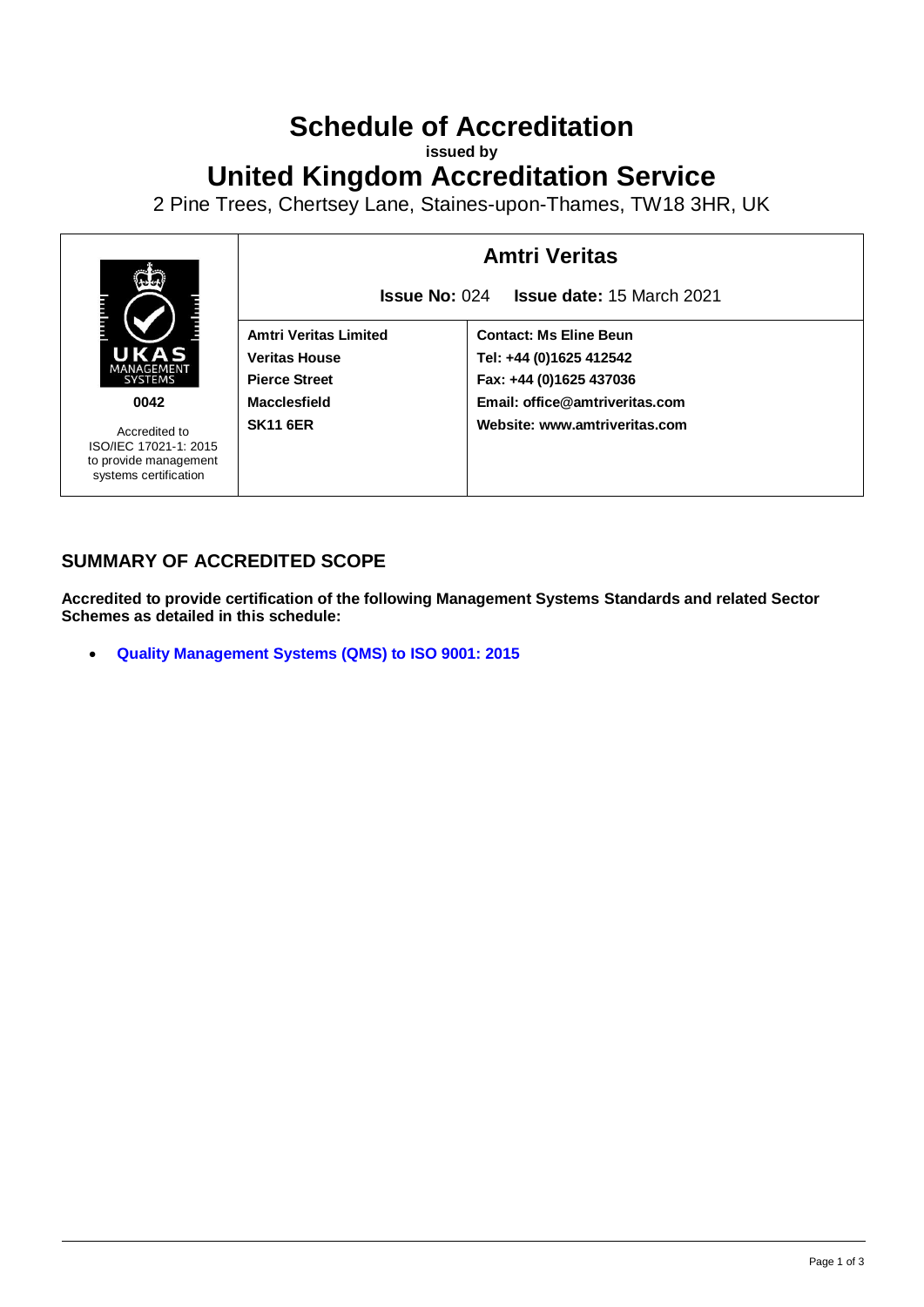| UKAS<br>MANAGEMENT<br><b>SYSTEMS</b><br>5969<br>Accredited to<br>ISO/IEC 17021-1: 2015 | <b>Schedule of Accreditation</b><br>issued by<br><b>United Kingdom Accreditation Service</b><br>2 Pine Trees, Chertsey Lane, Staines-upon-Thames, TW18 3HR, UK<br><b>Amtri Veritas</b><br>Issue No: 024 Issue date: 15 March 2021 |     |  |  |
|----------------------------------------------------------------------------------------|-----------------------------------------------------------------------------------------------------------------------------------------------------------------------------------------------------------------------------------|-----|--|--|
| to provide management<br>systems certification                                         |                                                                                                                                                                                                                                   |     |  |  |
|                                                                                        | <b>KEY LOCATION ADDRESS</b>                                                                                                                                                                                                       | ams |  |  |
|                                                                                        | Amtri Veritas Limited<br>Veritas House<br><b>Pierce Street</b><br>Macclesfield<br><b>SK11 6ER</b><br>United Kingdom                                                                                                               | ✓   |  |  |

This Certification Body has demonstrated to UKAS that it has the systems and processes in place to provide the competence and capability, including understanding of local requirements, to manage and issue accredited management systems certification in the country in which it is established and in any other country, for the standards and scopes detailed on this schedule, unless specifically detailed in the individual Management System scope table *(denoted by* \**)*.